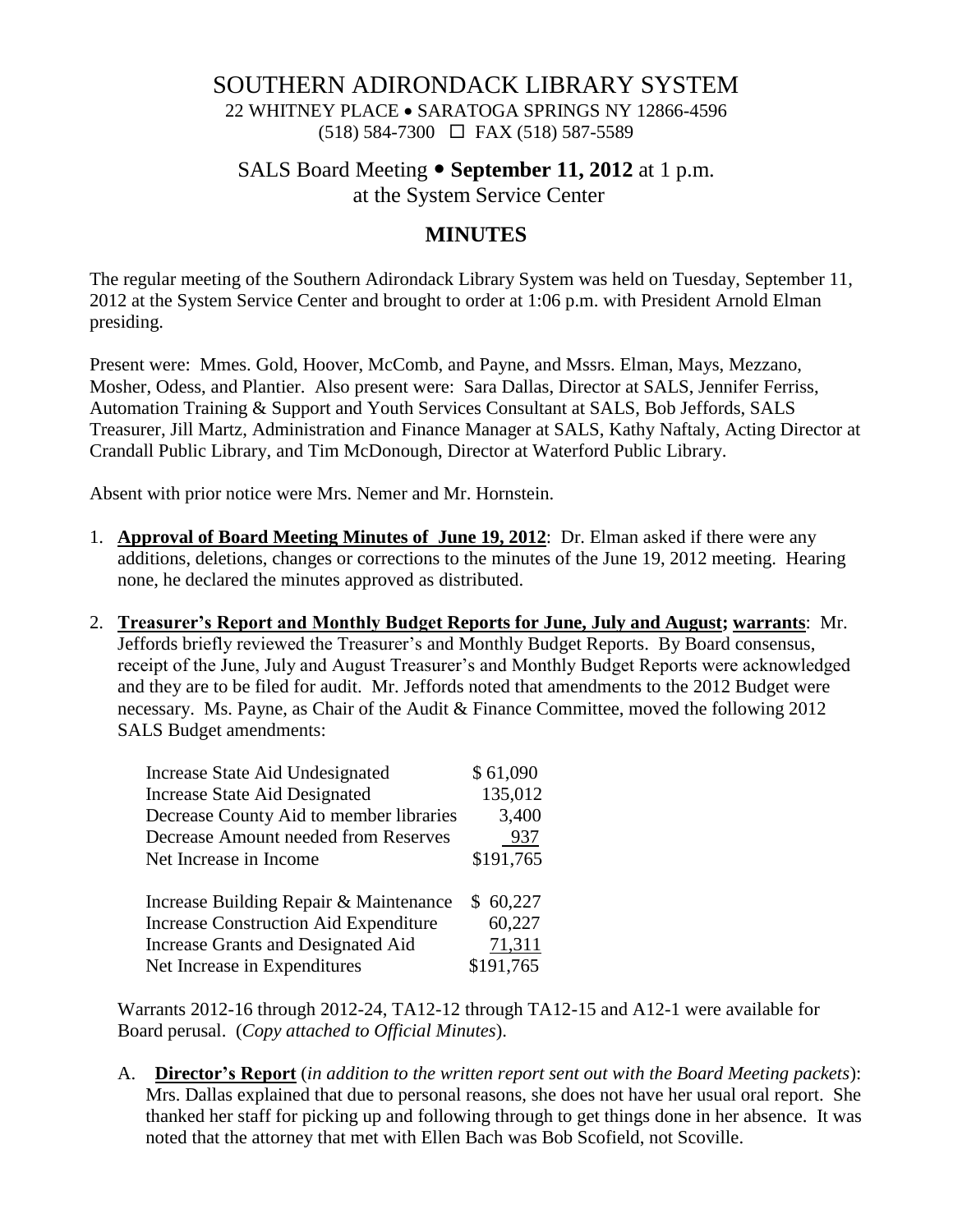B. *Joint Automation Report*: There was a JA meeting. The JA Agreement was discussed, as was the JA Budget. MVLS and SALS will work together to define what is considered appropriate system reimbursable expenses.

#### 3. **Committee Reports**:

#### A. *Audit & Finance*:

- i) *Review proposed 2013 budget (to be voted on at the October 16, 2012 meeting)*: The Audit & Finance Committee recommends adoption of the draft 2013 budget as presented at the October 16, 2012 meeting. The budget will be sent to the member library Directors for comments and suggestions.
- ii) *Review revised 2012 budget*: (*see Treasurer's Report*)

#### B. *Building*:

i) *Construction Grants*: Mr. Mays reviewed the 2013 NYS Construction Grants and explained the Building Committee's review process. The Committee's recommendations are:

| \$27,973  |
|-----------|
| 38,760    |
| 85,200    |
| 90,168    |
| 95,168    |
| 40,978    |
| 3,750     |
| 10,988    |
| 3,670     |
| \$396,655 |
|           |

Motion carried. (*Copy attached to the Official Minutes*)

- C. *Bylaws Committee*:
- D. *Central Library Aid and Services*: Christine McDonald, Director at Crandall Public Library, retired effective August 24. Kathy Naftaly is the Acting Director, and assured everyone that nothing will change; services will remain the same and there has been a seamless transition. Ms. Naftaly invited everyone to a reception honoring Senator Betty Little.
- E. *County Aid Coordinators*: The grant request for 2013 Saratoga County Aid was submitted on 9/4/12; Warren County Aid request has also been submitted. The 2012 Hamilton and Warren County Aid has been received and distributed to the libraries.
- F. *Library Services:*
- G. *Personnel*:
- H. *Trustee Nominating*:
- I. *Location for 2013(55th) Annual Meeting:* Mrs. Dallas announced that concern about easy access and directions to the Annual Meeting site were taken into consideration in determining the location for SALS 55<sup>th</sup> Annual Meeting. Mrs. Ferriss and Mrs. Martz investigated and visited several locations and recommend the Great Escape Water Lodge in Lake George as the location for the meeting. Discussion followed. Ms. Hoover moved, seconded by Ms. Payne, that SALS 55<sup>th</sup> Annual Meeting be held at the Great Escape Water Lodge. Motion carried.